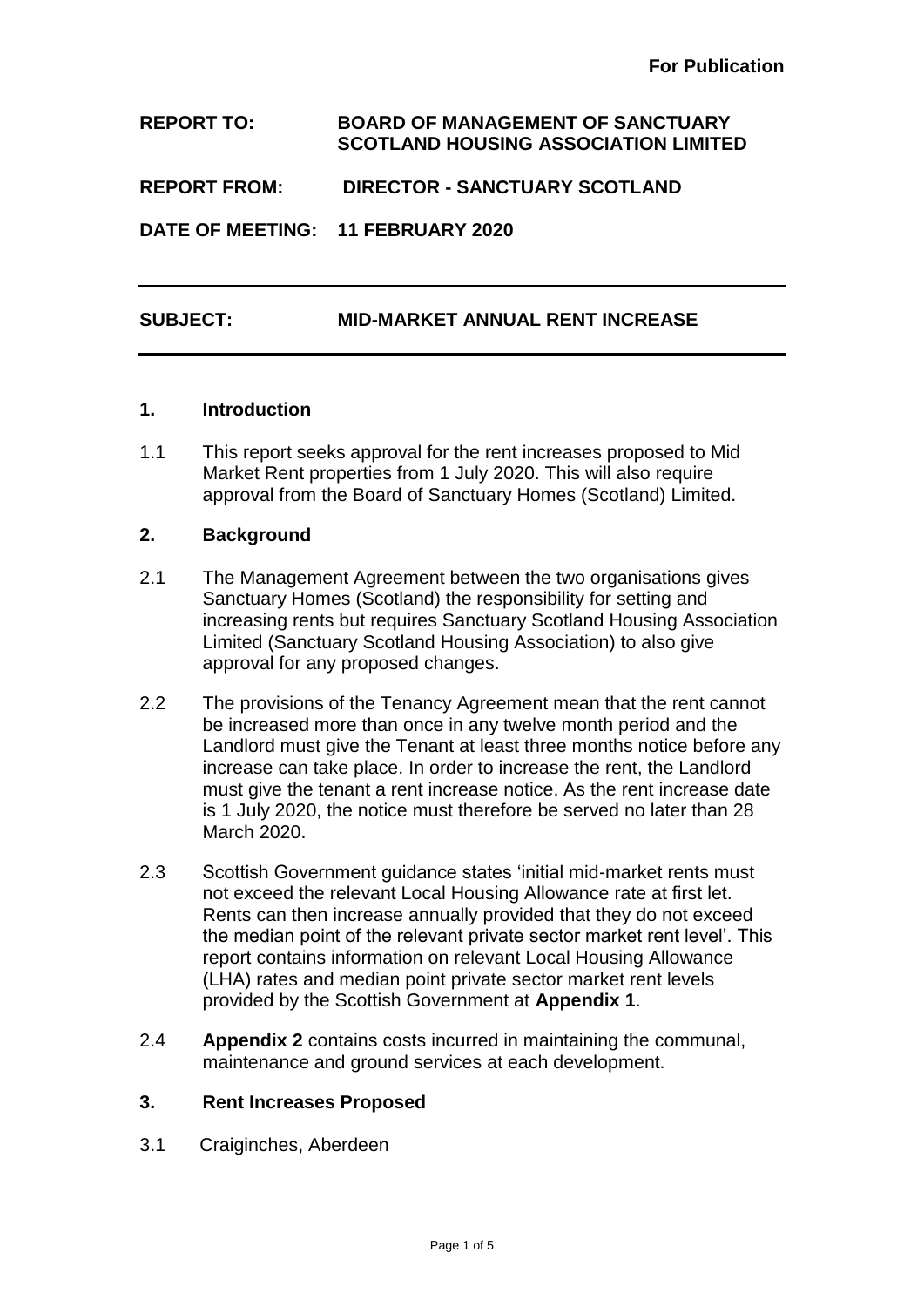3.1.1 The Board of Management will be aware that the significant changes to the private letting market in Aberdeen has resulted in the letting of these properties being challenging. To date 114 of the 124 properties have been let. It is therefore recommended that no increase is made to rent levels at Craiginches for the two and three bed properties. The level of rent of the one bedroom properties is now £19.00 above the revised median identified by the Scottish Government. This is as a result of the drop in the LHA and the continued instability of the private rented sector in Aberdeen city and Aberdeenshire. This will result in a total annual drop of £1,824 in rental income from these eight properties. Given Scottish Government guidance states that rents should not exceed the identified median point, and they provide the median levels, it is recommended that these should be lowered to meet guidance. It is also recommended that no communal service element is included as per the details in the table below.

| 3.1.2 Table 1: Total charge proposed for Craiginches, Aberdeen |  |  |  |  |
|----------------------------------------------------------------|--|--|--|--|
|                                                                |  |  |  |  |

| <b>Size</b>             | <b>Current</b><br>rent per<br>month<br>from 1<br><b>July 2019</b> | <b>Current</b><br>service<br>charge<br>element<br>from 1<br><b>July 2019</b> | <b>Proposed</b><br>level of<br>rent per<br>month<br>from 1<br><b>July 2020</b> | <b>Proposed</b><br><b>Service</b><br>charge to<br>be added<br>to rent<br>from 1<br><b>July 2020</b> | <b>Total</b><br>charge<br>proposed<br>from 1<br><b>July 2020</b> |
|-------------------------|-------------------------------------------------------------------|------------------------------------------------------------------------------|--------------------------------------------------------------------------------|-----------------------------------------------------------------------------------------------------|------------------------------------------------------------------|
|                         | <b>Craiginches, Aberdeen</b>                                      |                                                                              |                                                                                |                                                                                                     |                                                                  |
| 1 Bed<br>(8)<br>units)  | £469                                                              | Nil                                                                          | £450                                                                           | Nil                                                                                                 | £450                                                             |
| 2 Bed<br>(94)<br>units) | £598                                                              | Nil                                                                          | £598                                                                           | Nil                                                                                                 | £598                                                             |
| 3 Bed<br>(22)<br>units) | £721                                                              | Nil                                                                          | £721                                                                           | Nil                                                                                                 | £721                                                             |

- 3.1.3 The charges proposed for the two and three bedroom properties are £27.00 and £104.00 respectively below the median levels.
- 3.2 Anderston and Ellerslie Road, Glasgow
- 3.2.1 All properties at Anderston and Ellerslie Road were let successfully and demand remains high in Anderston. Demand for re-lets in Ellerslie Road has seen a decrease in the last few months which is viewed as an area of risk. As per the table below, a 2.7 per cent increase is recommended to the overall current rent level and an additional element added to further partially address the communal service costs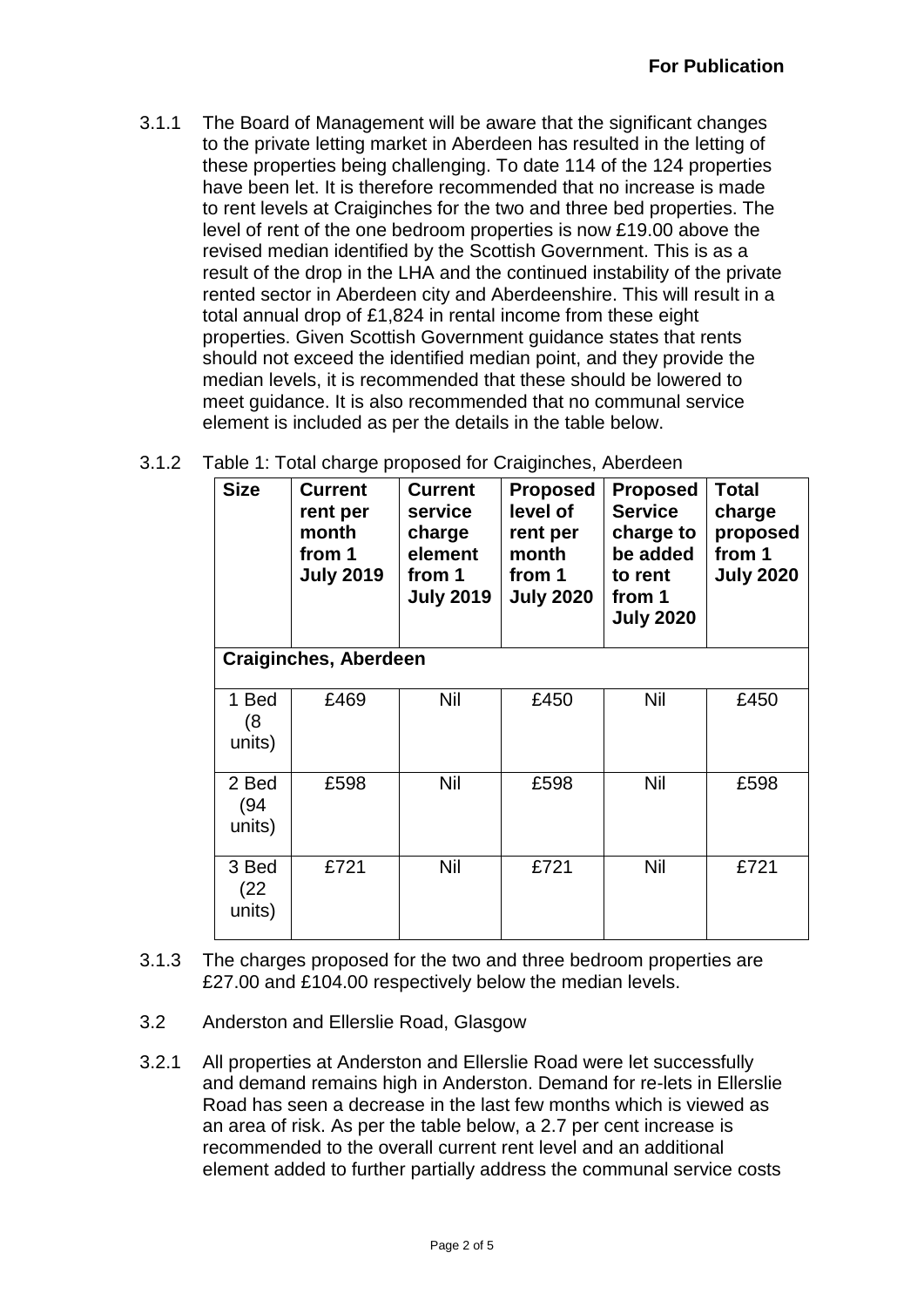Nil £542.92

Nil £638.83

*(increase of 2.7%)*

*(increase of 2.7%)*

incurred for Anderston.It is not recommended that any additional element is added to Ellerslie Road given the current issues relating to demand.

| <b>Size</b>         | <b>Current</b><br>rent per<br>month<br>from 1<br><b>July 2019</b> | <b>Current</b><br>service<br>charge<br>element<br>from 1<br><b>July 2019</b> | <b>Proposed</b><br>level of<br>rent per<br>month<br>from 1<br><b>July 2020</b> | <b>Proposed</b><br>additional<br>service<br>element<br>from 1<br><b>July 2020</b> | Total<br>charge<br>proposed<br>from 1<br><b>July 2020</b> |
|---------------------|-------------------------------------------------------------------|------------------------------------------------------------------------------|--------------------------------------------------------------------------------|-----------------------------------------------------------------------------------|-----------------------------------------------------------|
|                     | <b>Anderston, Glasgow</b>                                         |                                                                              |                                                                                |                                                                                   |                                                           |
| 2 Bed<br>(119       | £533.64                                                           | £10.00                                                                       | £548.05                                                                        | £5.00                                                                             | £553.05                                                   |
| units)              |                                                                   |                                                                              | $(+£14.41)$                                                                    |                                                                                   | (increase                                                 |
|                     |                                                                   |                                                                              |                                                                                |                                                                                   | of 3.64%)                                                 |
|                     | <b>Ellerslie Road, Glasgow</b>                                    |                                                                              |                                                                                |                                                                                   |                                                           |
| 1 Bed (2)<br>units) | £418.69                                                           | £5.00                                                                        | £430.00                                                                        | Nil                                                                               | £430.00                                                   |
|                     |                                                                   |                                                                              | $+(£11.31)$                                                                    |                                                                                   | (increase<br>of 2.7%)                                     |

*(+£14.28)*

*(+£16.80)*

Table 2: Total charge proposed for Anderston, Glasgow and Ellerslie Road, Glasgow

| 3.2.2 | The total charges proposed remain well within the maximum levels |
|-------|------------------------------------------------------------------|
|       | provided by the Scottish Government in Appendix 1.               |

£528.64 £5.00 £542.92

£622.03 £5.00 £638.83

3.3 Old Gartcosh Road, Cumbernauld

2 Bed (37 units)

3 Bed (3 unit)

3.3.1 The twenty properties at this development proved extremely popular and low turnover and continuing high demand is expected. A 2.7 per cent increase is recommended as detailed below. As the service charge element of the rent already covers costs incurred, an additional charge is not recommended.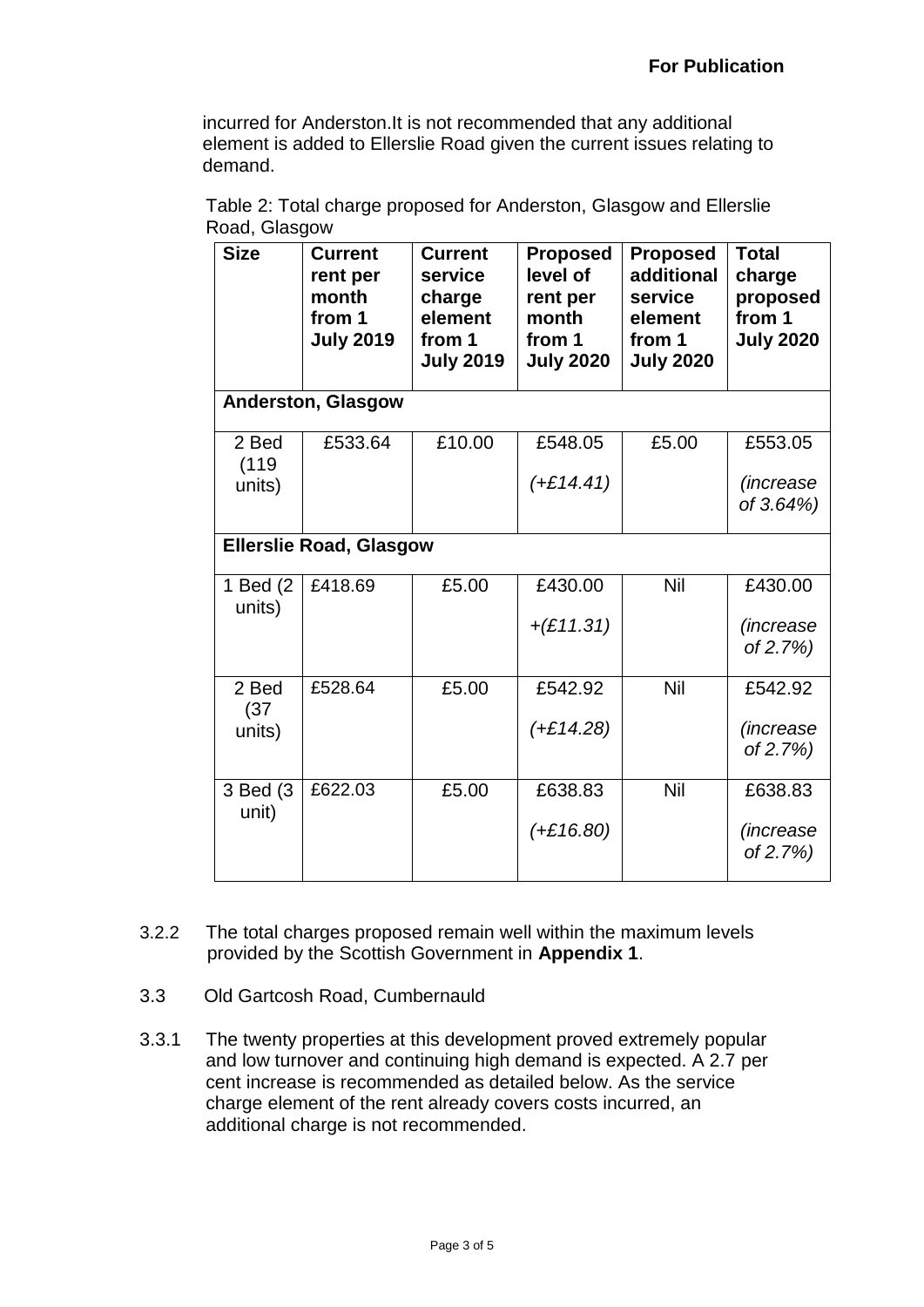| <b>Size</b>                           | <b>Current</b><br><b>Current</b><br>rent per<br>service<br>month<br>charge<br>element<br>2019<br>from 1<br><b>July 2019</b> |       | <b>Proposed</b><br>level of<br>rent per<br>month<br>from 1<br><b>July 2020</b> | <b>Proposed</b><br>additiona<br>I service<br>element<br>from 1<br><b>July 2020</b> | <b>Total</b><br>charge<br>proposed<br>from 1<br><b>July 2020</b> |  |
|---------------------------------------|-----------------------------------------------------------------------------------------------------------------------------|-------|--------------------------------------------------------------------------------|------------------------------------------------------------------------------------|------------------------------------------------------------------|--|
| <b>Old Gartcosh Road, Cumbernauld</b> |                                                                                                                             |       |                                                                                |                                                                                    |                                                                  |  |
| 2 Bed<br>(20                          | £450.14                                                                                                                     | £5.00 | £462.30                                                                        | Nil                                                                                | £462.30                                                          |  |
| units)                                |                                                                                                                             |       | $(+£12.16)$                                                                    |                                                                                    | (increase<br>of 2.7%)                                            |  |

Table 3: Total charge proposed for Old Gartcosh Road, Cumbernauld

- 3.3.2 The total charge proposed remains well within the maximum levels. Highlighted by the Scottish Government figures in **Appendix 1**.
- 3.4 Newfield, Glasgow
- 3.4.1 The ten properties in this development were let for the first time in December 2019, with rents set at 100 per cent of the LHA (the maximum permitted at first let). Demand is high and very low turnover is anticipated. An increase of 2.7 per cent to the rent plus £4.75 per month to cover the service element is recommended.

| <b>Size</b>              | <b>Current</b><br>rent per<br>month<br>2019 | <b>Current</b><br>service<br>charge<br>element | <b>Proposed</b><br>level of<br>rent per<br>month<br>from 1<br><b>July 2020</b> | <b>Proposed</b><br>additional<br>service<br>element<br>from 1<br><b>July 2020</b> | <b>Total</b><br>charge<br>proposed<br>from 1<br><b>July 2020</b> |  |
|--------------------------|---------------------------------------------|------------------------------------------------|--------------------------------------------------------------------------------|-----------------------------------------------------------------------------------|------------------------------------------------------------------|--|
| <b>Newfield, Glasgow</b> |                                             |                                                |                                                                                |                                                                                   |                                                                  |  |
| 2 Bed<br>(10)            | £520.13                                     | Nil                                            | £534.18                                                                        | £4.75                                                                             | £538.93                                                          |  |
| units)                   |                                             |                                                | $(+£14.05)$                                                                    |                                                                                   | <i>(increase)</i><br>of 3.62%)                                   |  |

Table 4: Total charge proposed for Newfield, Glasgow

3.4.2 The total charges proposed remain well within the maximum levels provided by the Scottish Government in **Appendix 1.**